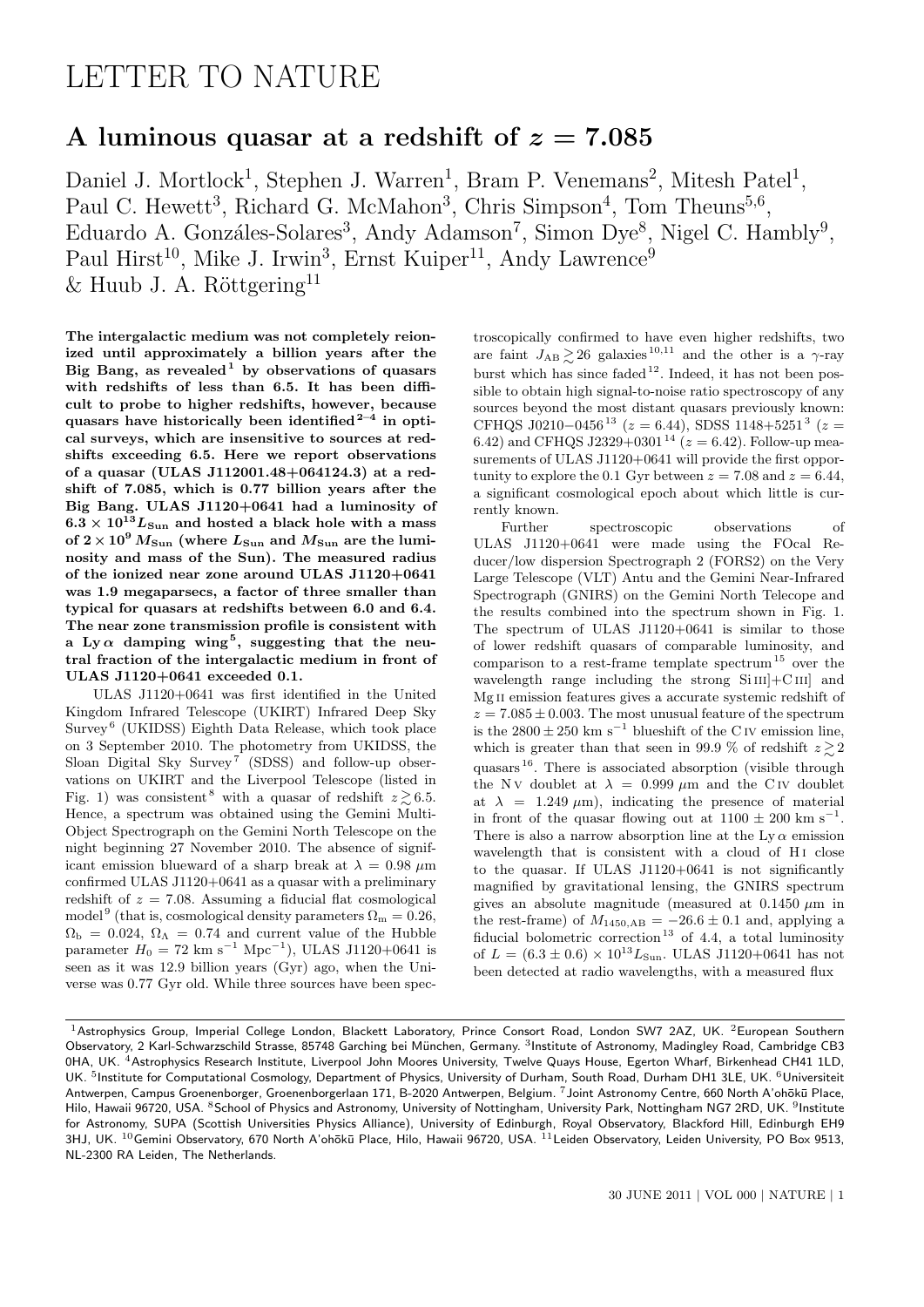

Figure 1. | Spectrum of ULAS J1120+0641 compared to a composite spectrum derived from lower-redshift quasars. Blueward of 1.005  $\mu$ m the spectrum was obtained with the FORS2 on the Very Large Telescope (VLT) Antu using a 1."0 wide longslit and the 600z holographic grism, which has a resolution of 1390; the resultant dispersion was  $1.6 \times 10^{-4} \mu m$  per pixel and the spatial scale was 0. 25 per pixel. The full FORS2 spectrum covers the wavelength range  $0.75 \mu m \leq \lambda \leq 1.03 \mu m$ . Redward of 1.005  $\mu$ m the data were obtained using the GNIRS on the Gemini North Telecope. The GNIRS observations were made in cross-dispersed mode using a 32 lines per mm grating and the short camera with a pixel scale of 0. The pixel; with a 1. O slit this provided a resolution of 500. The full GNIRS spectrum covers the wavelength range 0.90  $\mu$ m  $\leq \lambda \leq 2.48$   $\mu$ m. The data are binned by a factor of four and are shown in black; the 1  $\sigma$  error spectrum is shown below the observed spectrum. The wavelengths of common emission lines, redshifted by  $z = 7.085$ , are also indicated. The solid red curve shows a composite spectrum constructed by averaging the spectra of 169 SDSS quasars in the redshift interval  $2.3 \leq z \leq 2.6$  that exhibit large C<sub>IV</sub> emission line blueshifts. Absorption lines in the SDSS spectra were masked in forming the composite. The composite is a strikingly good fit to the spectral shape of ULAS J1120+0641 and most of its emission lines, although it was not possible to match the extreme CIV blueshift. The Ly  $\alpha$  and CIV equivalent widths of the SDSS quasars are strongly correlated; the fact that the equivalent width of C<sub>IV</sub> from the composite spectrum is similar to that of ULAS J1120+0641 implies that the Ly  $\alpha$ line is also correctly modelled. The dashed red curve shows the power-law  $(F_{\lambda} \propto \lambda^{-0.5})$  used to estimate the quasar's ionizing flux and the follow-up photometry of ULAS J1120+0641 is also listed.

of  $F_v = -0.08 \pm 0.13$  mJy in the Faint Images of the Radio Sky at Twenty-Centimeters (FIRST) survey <sup>17</sup>. Assuming an unabsorbed continuum blueward of  $Ly \alpha$  of the form  $L_{\lambda} \propto \lambda^{-0.5}$  (as appropriate for a radio-quiet quasar <sup>18</sup>) implies ULAS J1120+0641 was emitting ionizing photons at a rate of  $\Gamma_{\text{ion}} = 1.3 \times 10^{57} \text{ s}^{-1}$ .

Quasars are believed to be powered by accretion onto their central black holes. The black hole's mass can be estimated from the quasar's luminosity and its Mg II line width<sup>19</sup>. ULAS J1120+0641 has  $L_{\lambda} = (1.3 \pm 0.1) \times$  $10^{40}$  W  $\mu$ m<sup>-1</sup> at a rest-frame wavelength of  $\lambda = 0.3 \mu$ m and the Mg ii line has a full width at half-maximum of  $3800 \pm 200$  km s<sup>-1</sup>, implying  $M_{\rm BH} = (2.0^{+1.5}_{-0.7}) \times 10^9 M_{\rm Sun}$ (where the uncertainty is dominated by the empirical scatter in the scaling relationship). The Eddington luminosity for ULAS J1120+0641 is hence  $L_{\text{Edd}} = (5.3^{+3.9}_{-1.8}) \times 10^{13} L_{\text{Sun}}$ , which is comparable to the above bolometric luminosity and implies an Eddington ratio of  $\lambda_{\text{Edd}} = 1.2^{+0.6}_{-0.5}$ . Assuming Eddington-limited accretion with an efficiency of  $\epsilon \simeq 0.1$ , a black hole's mass would grow as <sup>20</sup>  $M_{\text{BH}} \propto$  $\exp(t/(0.04 \text{ Gyr}))$ ; this implies that all other known highredshift quasars (for example, SDSS J1148+5251 at  $z =$ 6.42, with an estimated <sup>21</sup> black hole mass of  $M_{\rm BH} \simeq 3 \times$  $10^9 M_{\rm Sun}$ ) would have had  $M_{\rm BH} \lesssim 5 \times 10^8 M_{\rm Sun}$  at 0.77 Gyr after the Big Bang. The existence of  $\sim 10^9 M_{\rm Sun}$  black holes at  $z \simeq 6$  already placed strong limits on the possible mod-

els of black hole seed formation, accretion mechanisms and merger histories<sup>20,22</sup>; the discovery that a  $2 \times 10^9 M_{\text{Sun}}$  black hole existed just 0.77 Gyr after the Big Bang makes these restrictions even more severe.

Aside from its existence, the most striking aspect of ULAS J1120+0641 is the almost complete lack of observed flux blueward of its  $Ly \alpha$  emission line, which can be attributed to absorption by H i along the line of sight. The transmission, T, was quantified by dividing the observed spectrum of ULAS J1120+0641 by the power-law shown in Fig. 1. Converting from observed wavelength to  $Ly \alpha$  absorption redshift yields the transmission spectrum shown in Fig. 2. The effective optical depth, defined in the absence of noise as  $\tau_{\text{eff}} \equiv -\ln(T)$ , was measured in redshift bins of width  $\Delta z_{\rm abs,Ly} \alpha = 0.15$  in the range  $5.9 \leq z_{\rm abs,Ly} \alpha \leq 7.1$ . In all eight bins the  $2\sigma$  lower limit is  $\tau_{\text{eff}} > 5$ . The overall implication is that the neutral hydrogren density at redshifts of  $z \gtrsim 6.5$  was so high that it cannot be probed effectively using continuum  $Ly \alpha$  absorption measurements.

The inability of  $Ly \alpha$  forest absorption measurements to probe high optical depths is generic, but quasars differ from other high-redshift sources in that they have a strong effect on the intergalactic medium in their vicinity, ionizing megaparsec-scale near zones around them. Ultraviolet photons can propagate freely through these ionized regions, resulting in significant transmission just blueward of the Ly  $\alpha$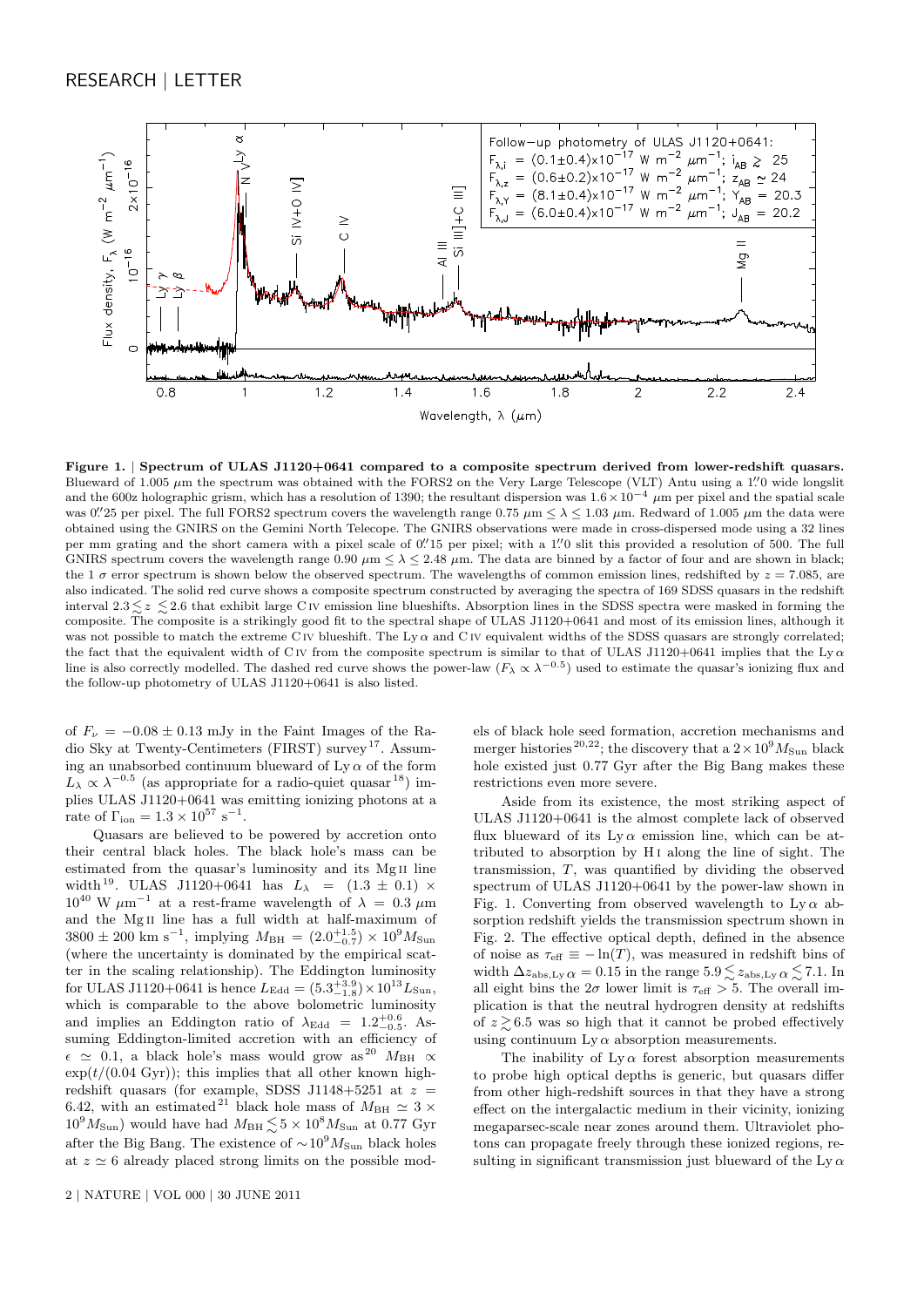

Figure 2. | The observed Ly  $\alpha$  absorption measured towards ULAS J1120+0641 and two lower-redshift quasars. For ULAS J1120+0641, SDSS J1148+5251<sup>3</sup> ( $z = 6.42$ ) and SDSS J1030+0524<sup>2</sup> ( $z = 6.31$ ) the transmission was calculated by dividing the measured spectrum by a power-law continuum of the form  $F_{\lambda} \propto \lambda^{-0.5}$ ; the Ly  $\alpha$  absorption redshift is given by  $z_{\text{abs, Ly }\alpha} = \lambda/\lambda_{\text{Ly }\alpha} - 1$ , where  $\lambda_{\text{L},y}$  = 0.12157  $\mu$ m. The three transmission curves are shown as far as the edges of the quasars' near zones, just blueward of Ly  $\alpha$ ; the transmission towards ULAS J1120+0641 is only shown redward of its Ly β emission line, which corresponds to  $z_{\text{abs,Ly }\alpha} = 5.821$ . The transmission spectrum of ULAS J1120+0641 is binned by a factor of four and the one 1  $\sigma$  uncertainty in each pixel is shown below the data. The measurements<sup>23</sup> of the other two quasars have a signal-to-noise ratio sufficiently high that the errors can be ignored. Comparing the three transmission curves reveals a clear trend: the numerous transmission spikes at  $z \approx 5.5$  give way to increasingly long Gunn–Peterson<sup>24</sup> troughs at  $z \approx 6$  and, finally, to almost complete absorption beyond  $z \approx 6.3$ . The most significant transmission spikes identified towards ULAS J1120+0641 are indicated by the vertical lines: the feature at  $z_{\text{abs,Ly}}\alpha = 5.85$  is detected at ~ 5.8 $\sigma$  over three pixels; the feature at  $z_{\text{abs,Lv}} \alpha = 6.68$  is detected at ~ 3.8σ over three pixels. Although the spectrum of ULAS J1120+0641 has a higher noise level than those of the two lower-redshift quasars, transmission spikes of the strength seen at  $z_{\text{abs,Ly}} \alpha \lesssim 5.8$  would have been clearly detected at  $z_{\rm abs,Ly} \propto z_{\rm 0}$  towards ULAS J1120+0641 if present.

emission wavelength. The scale of the near zone can be characterised by  $R_{\text{NZ}}$ , the (proper) radius at which the measured transmission drops to  $T = 0.1$ , and then corrected to  $R_{\rm NZ,corr} = 10^{0.4(27+M_{1450,AB})/3} R_{\rm NZ}$  to compare quasars of different luminosities. The near zone transmission profile of ULAS J1120+0641, shown in Fig. 3, implies that  $R_{\rm NZ} = 1.9 \pm 0.1$  Mpc and  $R_{\rm NZ,corr} = 2.1 \pm 0.1$  Mpc. This is considerably smaller than the near zones of other comparably luminous high-redshift quasars, which have been measured<sup>25</sup> to have  $R_{\text{NZ.corr}} = (7.4 - 8.0(z-6))$  Mpc on average. The considerable scatter about this trend notwithstanding, these observations of ULAS J1120+0641 confirm that the observed decrease in  $R_{\rm NZ,corr}$  with redshift continues at least to  $z \simeq 7.1$ .

The observed transmission cut-offs of  $z \approx 6$  quasars have been identified with their advancing ionization fronts, which grow as <sup>26,27</sup>  $R_{\text{NZ,corr}} \propto T_q^{1/3} (1+z)^{-1} \Delta^{-1/3} f_{\text{HI}}^{-1/3}$ , where  $T_q$  is the quasar age and  $\Delta$  is the local baryon density relative to the cosmic mean. Assuming a fiducial age of  $T_q \simeq$ 0.01 Gyr has led to the claim<sup>28</sup> that  $f_{\text{HI}} \gtrsim 0.6$  around several redshift  $6.0 \lesssim z \lesssim 6.4$  quasars. Given that the above  $R_{\rm NZ,corr}$ z fit gives an average value of  $R_{\text{NZ,corr}} = 5.8$  Mpc at  $z = 6.2$ , the measured near zone radius of ULAS J1120+0641 then implies that the neutral fraction was a factor of ∼15 higher at  $z \approx 7.1$  than it was at  $z \approx 6.2$ . The fundamental limit that  $f_{\text{HI}} \leq 1$ , makes it difficult to reconcile the small observed near zone of ULAS J1120+0641 with a significantly neutral

Universe at  $z \approx 6$ . It is possible that ULAS J1120+0641 is seen very early in its luminous phase or that it formed in an unusually dense region, but the most straightforward conclusion is that observed near zone sizes of  $z \approx 6$  quasars do not correspond to their ionization fronts <sup>27</sup> .

An alternative explanation for the near zones of the  $z \approx 6$  quasars is that their transmission profiles are determined primarily by the residual H i inside their ionized zones<sup>27,29</sup>. If the H<sub>I</sub> and H<sub>II</sub> are in equilibrium with the ionizing radiation from the quasar then the neutral fraction would increase with radius as  $f_{\text{HI}} \propto R^2$  out to the ionization front. The resultant transmission profile would have an approximately Gaussian envelope, with  $R_{\text{NZ}}$  being the radius at which<sup>27</sup>  $f_{\text{HI}} \simeq 10^{-4}$ , and not the ionization front itself. The envelopes of the measured profiles of the two  $z \approx 6.3$  quasars shown in Fig. 3 are consistent with this Gaussian model, although both have sharp cut-offs as well, which could be due to Lyman limit systems along the line of sight <sup>30</sup> .

In contrast, the measured transmission profile of ULAS J1120+0641, shown in Fig. 3, is qualitatively different from those of the lower redshift quasars, exhibiting a smooth envelope and significant absorption redward of the Ly  $\alpha$ wavelength. The profile has the character of a Ly  $\alpha$  damping wing, which would indicate that the intergalactic medium in front of ULAS J1120+0641 was substantially neutral. It is also possible that the absorption is the result of an interven-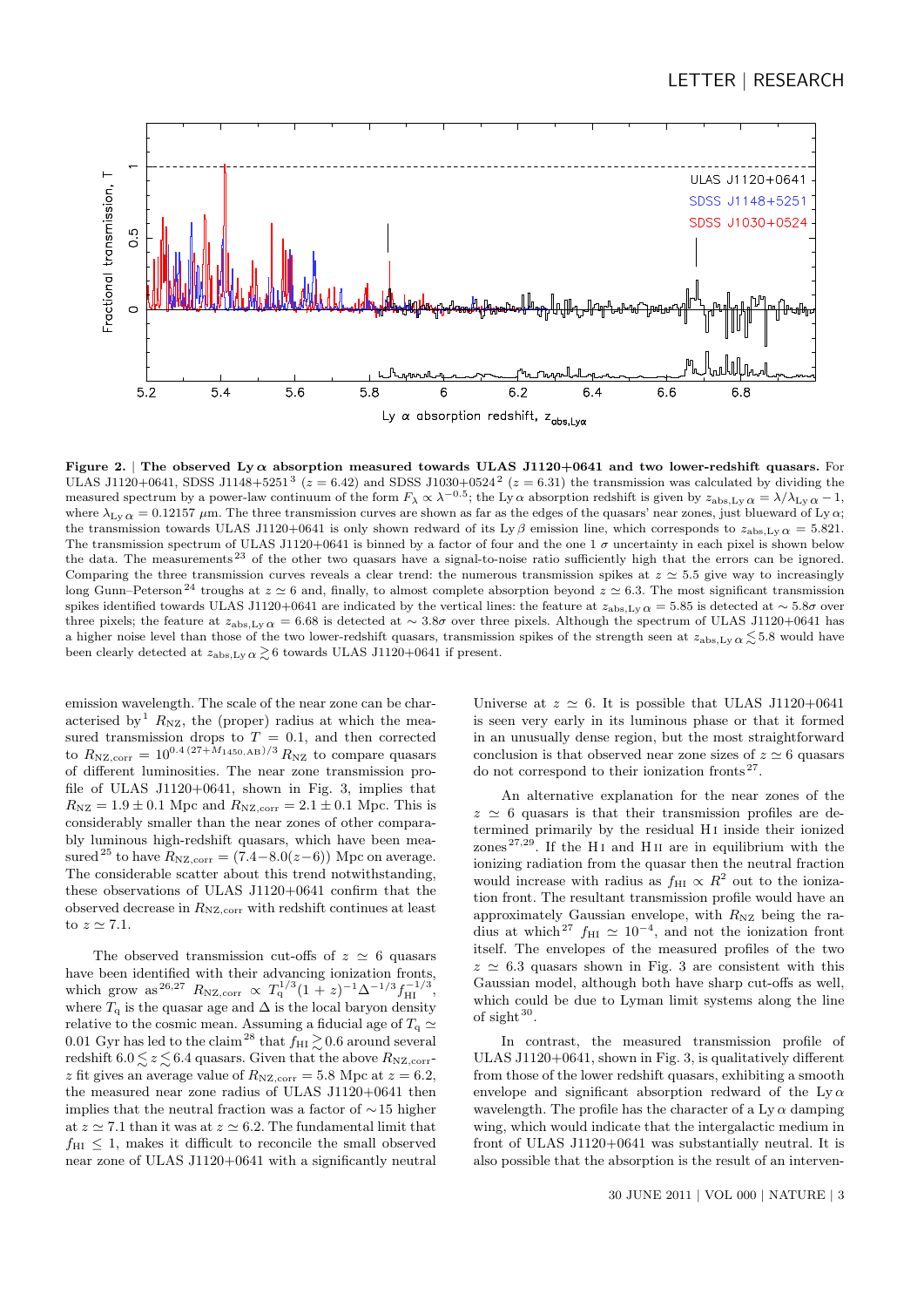

Figure 3. | The inferred  $Ly \alpha$  near zone transmission profile of ULAS J1120+0641 compared to those of two lower-redshift quasars. The near zone transmission profile of ULAS J1120+0641 was estimated by dividing the observed spectrum by the composite spectrum shown in Fig. 1. The transmission profiles towards the two SDSS quasars were estimated by dividing their measured <sup>23</sup> spectra by parameterised fits based on the unabsorbed spectra of lower-redshift quasars. The transmission profile of ULAS J1120+0641 is strikingly different from those of the two SDSS quasars, with a much smaller observed near zone radius,  $R_{\text{NZ}}$ , as well as a distinct shape: whereas the profiles of SDSS J1148+5251 and SDSS J1030+0524 have approximately Gaussian envelopes out to a sharp cut-off, the profile of ULAS J1120+0641 is much smoother and also shows absorption redward of Ly $\alpha$ . The 1  $\sigma$  deviation error spectrum for ULAS J1120+0641 is shown below the data.

ing high column density  $(N_{\rm H\,I} \gtrsim 10^{20}~{\rm cm}^{-2})$  damped Ly  $\alpha$  $\text{system}^5,$  although absorbers of such strength are rare. Both models are compared to the observed transmission profile of ULAS J1120+0641 in Fig. 4. Assuming the absorption is the result of the IGM damping wing, the shape and width of the transmission profile require  $f_{\text{HI}} > 0.1$ , but are inconsistent with  $f_{\text{HI}} \simeq 1$ , at  $z \simeq 7.1$ . These limits will be improved by more detailed modelling, in particular accounting for the distribution of H<sub>I</sub> within the near zone<sup>27,29</sup>, and deeper spectroscopic observations of ULAS J1120+0641. Given the likely variation in the ionization history between different lines of sight, it will be important to find more sources in the epoch of reionization. However, there are only expected <sup>4</sup> to be ∼ 10<sup>2</sup> bright quasars with  $z \gtrsim 7$  over the whole sky, ULAS J1120+0641 will remain a vital probe of the early Universe for some time.

## Received 11 March 2011; accepted 28 April 2011.

1. Fan, X. et al. Constraining the evolution of the ionizing background and the epoch of reionization with z∼6 quasars. II. A sample of 19 quasars. Astron. J. 132, 117– 136 (2006).





Figure 4. | Rest-frame transmission profile of ULAS J1120+0641, in the region of the Ly  $\alpha$  alpha emission line, compared to several damping profiles. The transmission profile of ULAS J1120+0641, obtained by dividing the spectrum by the SDSS composite shown in Fig. 1, is shown in black. The random error spectrum is plotted below the data, also in black. The positive residuals near  $0.1230 \mu m$  in the transmission profile suggest that the  $Ly \alpha$  emission line of ULAS J1120+0641 is actually stronger than average, in which case the absorption would be greater than illustrated. The dispersion in the Ly  $\alpha$  equivalent width at fixed C IV equivalent width of 13 % quantifies the uncertainty in the Ly  $\alpha$  strength; this systematic uncertainty in the transmission profile is shown in red. The blue curves show the Ly  $\alpha$  damping wing of the IGM for neutral fractions of (from top to bottom)  $f_{\text{HI}} = 0.1$ ,  $f_{\text{HI}} = 0.5$ and  $f_{\text{HI}} = 1.0$ , assuming a sharp ionization front 2.2 Mpc in front of the quasar. The green curve shows the absorption profile of a damped Ly  $\alpha$  absorber of column density  $N_{\rm H\,I} = 4 \times 10^{20}$  cm<sup>-2</sup> located 2.6 Mpc in front of the quasar. These curves assume that the ionized zone itself is completely transparent; a more realistic model of the H<sub>I</sub> distribution around the quasar might be sufficient to discriminate between these two models  $27,29$ . The wavelength of the Ly  $\alpha$  transition is shown as a dashed line; also marked is the N v doublet of the associated absorber referred to in the text.

- 2. Fan, X., Narayanan, V. K., Lupton, R. H. & et al. A survey of z>5.8 quasars in the Sloan Digital Sky Survey. I. Discovery of three new quasars and the spatial density of luminous quasars at z∼6. Astron. J. 122, 2833–2849 (2001).
- 3. Fan, X., Strauss, M. A., Schneider, D. P. & et al. A survey of z>5.7 quasars in the Sloan Digital Sky Survey. II. Discovery of three additional quasars at  $z>6$ . Astron. J. 125, 1649–1659 (2003).
- 4. Willott, C. J. et al. The Canada-France High-z Quasar Survey: Nine new quasars and the luminosity function at redshift 6. Astron. J. 139, 906–918 (2010).
- 5. Miralda-Escude, J. Reionization of the intergalactic medium and the damping wing of the Gunn-Peterson trough. Astrophys. J. 501, 15–22 (1998).
- 6. Lawrence, A. et al. The UKIRT Infrared Deep Sky Survey